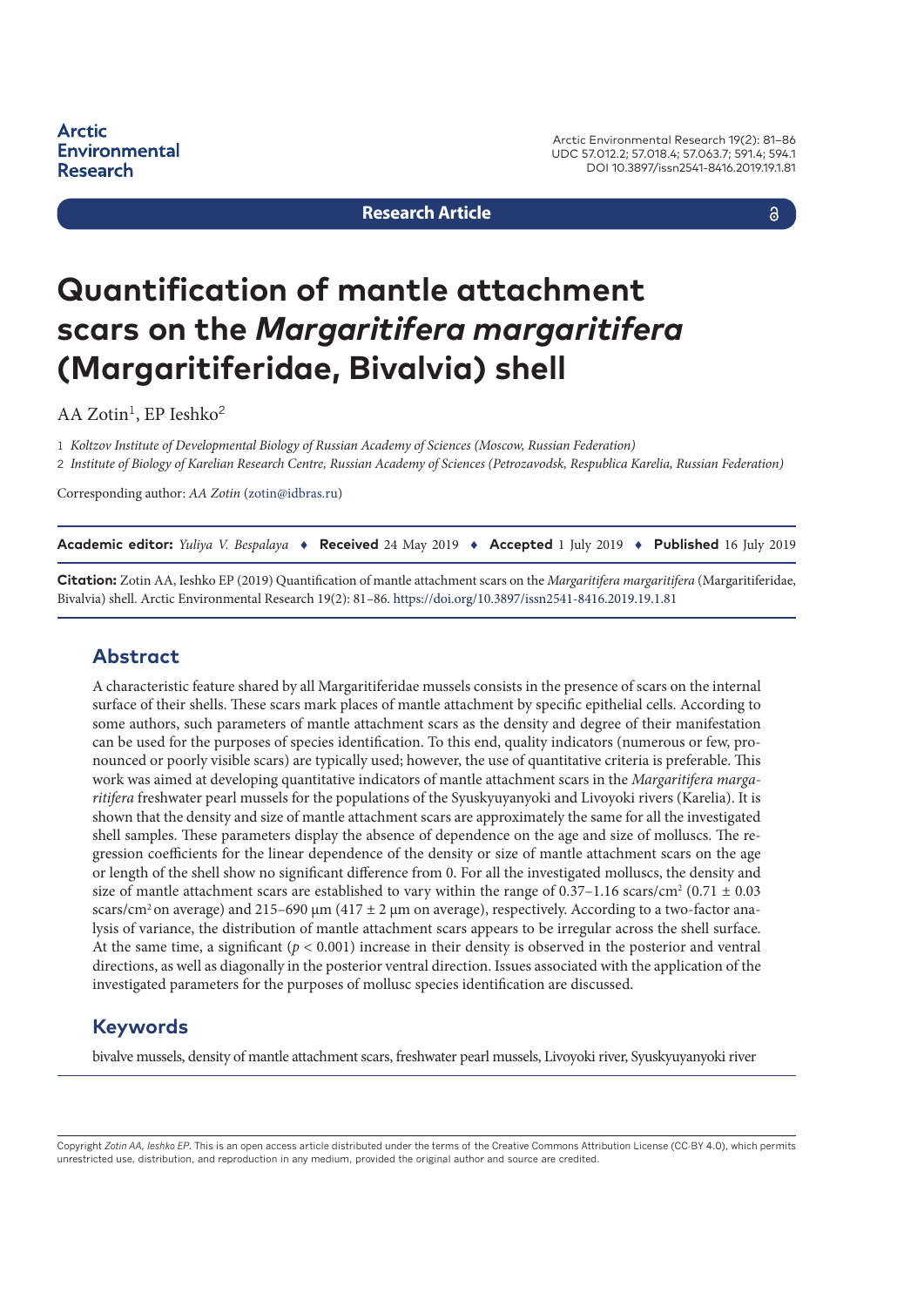## **Introduction**

For the majority of bivalve molluscs, the mantle is attached to the shell by retractor muscles located along the mantle line (Zatsepin and Filatova 1968). However, a different type of attachment has been described for the Margaritiferidae and *Trigoniida* molluscs, which involves modified mantle epithelial cells and associated connective fibres (Smith 1983). The scars in the places of mantle attachment are round or oval in shape and can be used for determining the belongingness of molluscs to Margaritiferidae (Smith 2001; Huff et al. 2004; Graf and Cummings 2006; Bogan and Roe 2008; Araujo et al. 2009, 2016; Bolotov et al. 2015, 2016; Zotin 2017). In addition, the number and size of mantle attachment scars can be used for identifying various Margaritiferidae species. Frequently used qualitative characteristics (numerous or few, pronounced or poorly visible scars) lead to a subjective assessment of species (Smith 2001; Vikhrev et al. 2017; Zotin 2017). Therefore, the development of quantitative criteria is important for providing a more objective assessment of the species characteristics of mantle attachment scar parameters.

In this work, we aimed to conduct a quantitative analysis of mantle attachment scars on the shell surface of *Margaritifera margaritifera* L. 1785 by their density, size and distribution pattern.

## **Materials and methods**

Samples of *M. margaritifera* (Margaritiferidae, Bivalvia) shells were collected across the riverbed and along the banks of the Syuskyuyanyoki (Lake Onega basin, Karelia) and Livoyoki (Kem river basin, Karelia) rivers. A total of 30 molluscs from the population of the Syuskyuyanyoki river and 13 molluscs from the population of the Livoyoki river were examined.

The images of the side of the shell pearlescent layer were obtained using an HPScanJet5400c scanner (China). A grid was applied on the obtained images dividing the shell into four parts along the length and into three parts along the width (Fig. 1A). Thus, the entire surface of the shell was divided into 12 cells. This number of cells is sufficiently small to contain the number of mantle attachment scars suitable for statistical processing



**Fig. 1. A** Division scheme of a shell surface into cells; A–D: posterior-anterior direction, 1–3: dorso-ventral direction. **B** Mantle attachment scars (MS) on the inner surface of a *Margaritifera margaritifera* shell

and is large enough to estimate the distribution of scars on the valve surface. The number of mantle attachment scars *n* (Fig. 1B) was counted in each grid cell.

For each cell and the entire valve, the area *S* of the projection of the pearl layer onto the plane was measured using the UniversalDesktopRuler 3.8 program (AVPSoft, Russia). The density of mantle attachment scars was calculated by the *n*/*S* and Σ*n*/Σ*S* formulas for each cell and the entire valve, respectively. The shell length and the maximum size of each mantle attachment scar were also measured using UniversalDesktopRuler 3.8 (AVPSoft, Russia).

The average values and standard errors of the mean for the density of mantle attachment scars and their size were calculated. When the number of data was lower than 50, the hypothesis of normal distribution of the data was evaluated using the Shapiro-Wilk test (Shapiro and Wilk 1965). Otherwise, the *χ*2 criterion (Plokhinsky 1970) was applied.

The distribution of the density of mantle attachment scars on the shell surface was evaluated using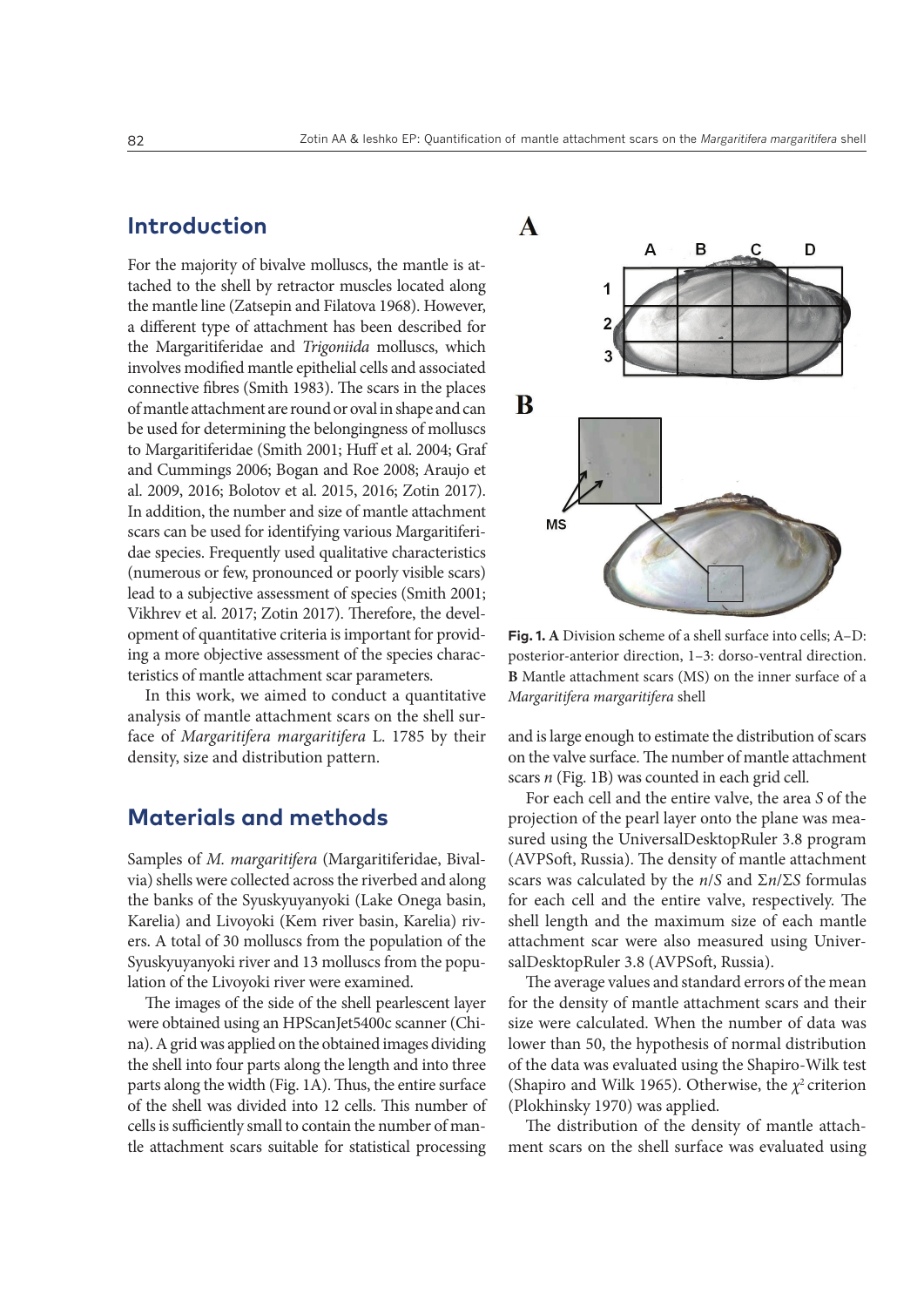a two-factor ANOVA. In other cases, a one-factor ANOVA was used (Plokhinsky 1970).

The dependence of the density of mantle attachment scars on the age and length of the mollusc shell was estimated using linear regression analysis (Plokhinsky 1970).

# **Results**

According to the criteria used for the distribution of all compared parameters, such as the density and size of mantle attachment scars for each cell and the entire valve, the average values for different molluscs have shown no difference from the normal distribution.

According to one-factor ANOVA, significant differences in the density of mantle attachment scars



**Fig. 2.** Dependencies of the density of mantle attachment scars (top) and their sizes (bottom) on age. The circles denote experimental data. Lines are approximation by linear regression equations: for the upper plot  $Y = 0.0001X + 0.7167$  ( $R^2 =$  $3 \times 10^{-5}$ ); for the lower plot *Y* = 0.153*X*+412.75 (*R*<sup>2</sup> = 0.0069)

and their sizes are not significant when comparing the following parameters: right and left valves, different individuals in each of the populations studied, molluscs from different populations.

No dependences of the density of mantle attachment scars and their maximum size on age were established (Fig. 2). The regression coefficients for the age dependence of the density and the size of mantle attachment scars are equal to  $0.00010 \pm 0.00288$  scars/(cm<sup>2</sup> year) ( $n = 43$ ) and 0.153  $\pm$  0.287  $\mu$ m/year (*n* = 43), respectively. In both cases, the difference in regression coefficients from 0 is insignificant.

For all the studied molluscs, the density of mantle attachment scars varies from 0.37 to 1.16 scars/cm2 and equals  $0.71 \pm 0.03$  scars/cm<sup>2</sup> ( $n = 43$ ) on average. The maximum size of mantle attachment scars varies from 215 to 690 µm, with its average value being  $417 \pm 2 \ \mu m$  (*n* = 1984).

The analysis of the distribution of mantle attachment scars on the shell surface has shown no significant difference in their density for the same cells in different shells regardless of whether the right or left valve of the same mussel, different individuals of the same population or mussels of different populations were compared. The average densities of mantle attachment scars are presented in Table 1.

**Table 1.** The average density of mantle attachment scars per 1 cm2 in different cells of the shell

| Line                                               | Column          |                 |                 |                 | <b>Entire valve</b> |
|----------------------------------------------------|-----------------|-----------------|-----------------|-----------------|---------------------|
|                                                    | A               | B               | C               | D               |                     |
| Population of the Syskyuyanyoki river (30 samples) |                 |                 |                 |                 |                     |
| Left valve                                         |                 |                 |                 |                 |                     |
| 1                                                  | $0.49 + 0.14$   | $0.55 \pm 0.08$ | $0.52 \pm 0.06$ | $0.24 + 0.09$   | $0.66 + 0.05$       |
| $\overline{c}$                                     | $0.78 \pm 0.13$ | $0.70 \pm 0.07$ | $0.49 \pm 0.07$ | $0.55 \pm 0.08$ |                     |
| 3                                                  | $1.00 \pm 0.20$ | $0.95 \pm 0.10$ | $0.62 \pm 0.08$ | $0.62 \pm 0.08$ |                     |
| Right valve                                        |                 |                 |                 |                 |                     |
| 1                                                  | $0.90 + 0.20$   | $0.63 \pm 0.10$ | $0.42 + 0.07$   | $0.67 \pm 0.24$ | $0.66 + 0.05$       |
| 2                                                  | $0.65 \pm 0.08$ | $0.68 \pm 0.08$ | $0.38 \pm 0.05$ | $0.64 \pm 0.10$ |                     |
| 3                                                  | $1.12 \pm 0.16$ | $0.81 \pm 0.08$ | $0.67 + 0.08$   | $1.03 \pm 0.17$ |                     |
| Population of the Livoyoki river (13 samples)      |                 |                 |                 |                 |                     |
| Left valve                                         |                 |                 |                 |                 |                     |
| 1                                                  | $1.28 \pm 0.48$ | $1.12 \pm 0.25$ | $0.76 \pm 0.17$ | $0.69 \pm 0.38$ | $0.87 \pm 0.10$     |
| $\overline{c}$                                     | $0.96 \pm 0.09$ | $1.09 + 0.10$   | $0.63 + 0.09$   | $0.73 + 0.10$   |                     |
| 3                                                  | $0.75 \pm 0.14$ | $0.57 \pm 0.10$ | $0.96 \pm 0.10$ | $0.72 \pm 0.13$ |                     |
| Right valve                                        |                 |                 |                 |                 |                     |
| $\mathbf{1}$                                       | $1.47 \pm 0.30$ | $1.13 \pm 0.21$ | $1.20 \pm 0.45$ | $1.17 \pm 0.47$ | $0.88 + 0.10$       |
| $\overline{c}$                                     | $1.11 \pm 0.17$ | $1.26 \pm 0.17$ | $0.63 \pm 0.10$ | $0.44 \pm 0.06$ |                     |
| 3                                                  | $0.75 \pm 0.11$ | $0.64 \pm 0.05$ | $0.69 \pm 0.07$ | $0.57 \pm 0.09$ |                     |

*Notes*: Location of the selected cells of the shell is presented in Fig. 1B. The average values and standard errors of the mean for the density of mantle attachment scars are provided.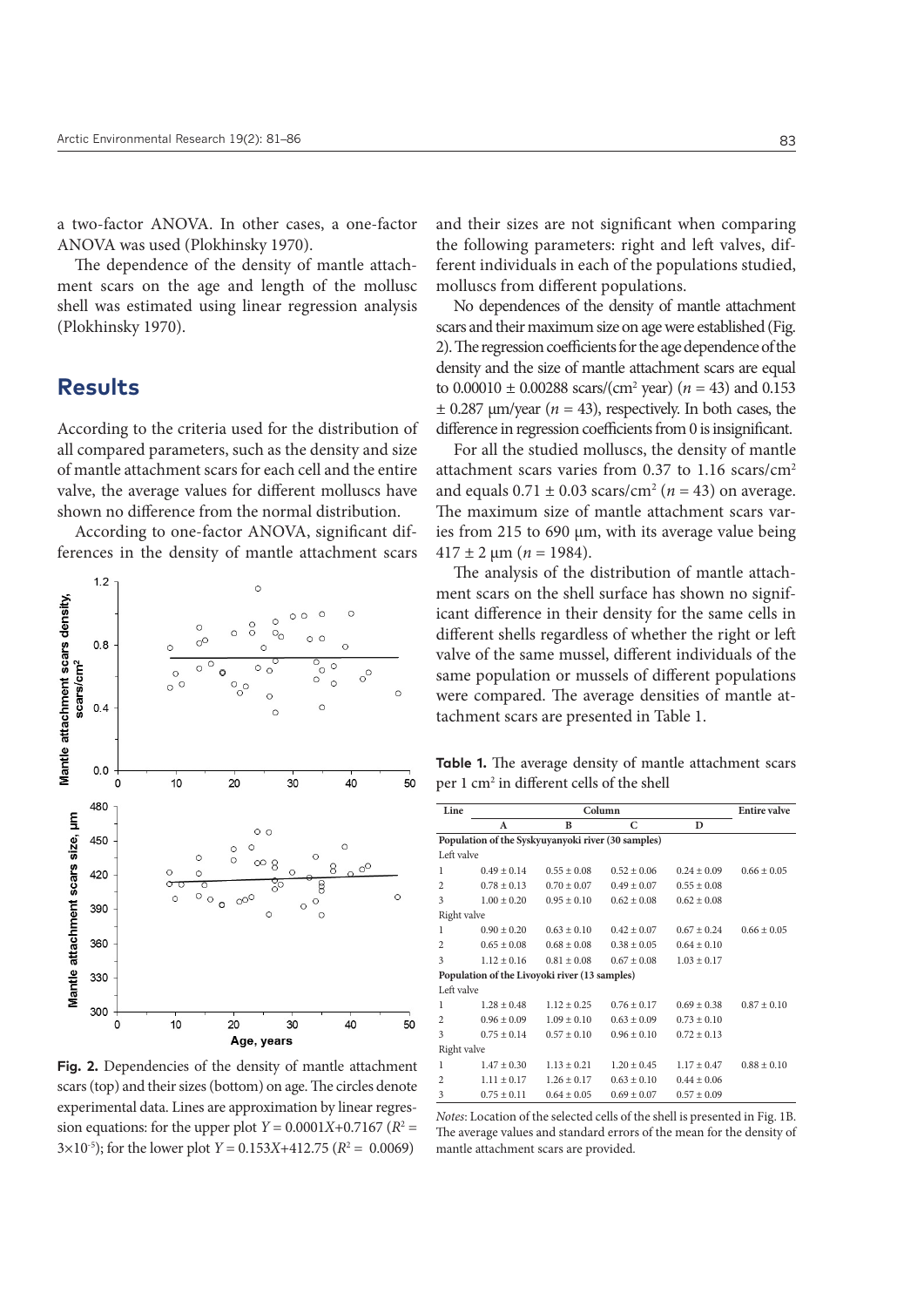According to a two-factor ANOVA, the distribution of mantle attachment scars appears to be irregular across the shell surface. At the same time, a significant increase in their density is observed in the posterior direction (20.2%, *p* < 0.001), ventral direction (7.4%, *p* < 0.001) and diagonally in the posterior ventral direction (5.5%, *p* < 0.001) (Fig. 3).



**Fig. 3.** The density distribution of the mantle attachment scars on the *Margaritifera margaritifera* valve. The numbers above the columns display average values for all the studied molluscs in this cell

# **Discussion**

According to the obtained data, at least for two *M. margaritifera* populations, the density, surface distribution and size of mantle attachment scars are the same for different mussels both within the same population and for different populations. The density of mantle attachment scars tends to increase in the posterior and ventral directions, which agrees well with Smith's data obtained for various species of Margaritiferidae (Smith 2001).

We found only one publication on the density of mantle attachment scars, in which three species of Far Eastern pearl mussels – *M. dahurica* Middendorff

1850, *M. laevis* Haas 1910 and *M. middendorffi* Rozen 1926 – showed no significant difference in terms of this parameter (Bolotov et al. 2015). On this basis, the authors concluded that the density of mantle attachment scars was inapplicable as a diagnostic parameter of differentiation between species. Unfortunately, no specific values of the density of mantle attachment scars were provided. Therefore, we performed our own measurements using the shell images given in this paper. We carried out similar measurements using the photos for *M. falcata* Gould 1850 published in (Poppe and Poppe 2019).

As a result, we obtained the following values for the density of mantle attachment scars for *M. dahurica*, *M. laevis* and *M. middendorffi*: 0.30 ± 0.08, 0.36 ± 0.04 and  $0.26 \pm 0.01$  scars/cm<sup>2</sup>, respectively. For each species, the measurements were carried out for four valves. The differences of these values for the three Far Eastern species are found to be insignificant, though they are significantly lower than those for *M. margaritifera*  $(0.71 \pm 0.03 \text{ scans/cm}^2$ ;  $p < 0.001$ ). At the same time, the density of mantle attachment scars for *M. falcata*  $(0.87 \pm 0.12 \text{ scans/cm}^2, 5 \text{ values})$  is similar to that for *M. margaritifera* (the differences are insignificant). Thus, it can be assumed that the density of mantle attachment scars can indeed serve as a diagnostic parameter, at least in distinguishing the European species *M. margaritifera* and the American species *M. falcata* from the Far Eastern ones.

Another indicator claiming to be the key in determining species consists in the size of mantle attachment scars. According to our calculations, the largest sizes of scars are observed for *M. dahurica* (687 ± 15 µm, *n* = 47). For *M. laevis*, *M. middendorffi* and *M. margaritifera*, the size of mantle attachment scars is approximately the same, being equal to  $445 \pm 9 \mu m$  $(n = 58)$ ,  $433 \pm 31 \text{ µm}$   $(n = 14)$  and  $417 \pm 2 \text{ µm}$   $(n = 14)$ 1984), respectively. For *M. falcata*, the size of mantle attachment scars is smaller and is estimated to be  $202 \pm 22$  µm on average ( $n = 49$ ). The smallest values of this parameter, which were calculated only for two scars on one shell by the image given in (Smith 2001), were observed for *Gibbosula laosensis* Lea 1863 (about  $50 \mu m$ ).

It goes without saying that the small number of conducted measurements imposes constraints on us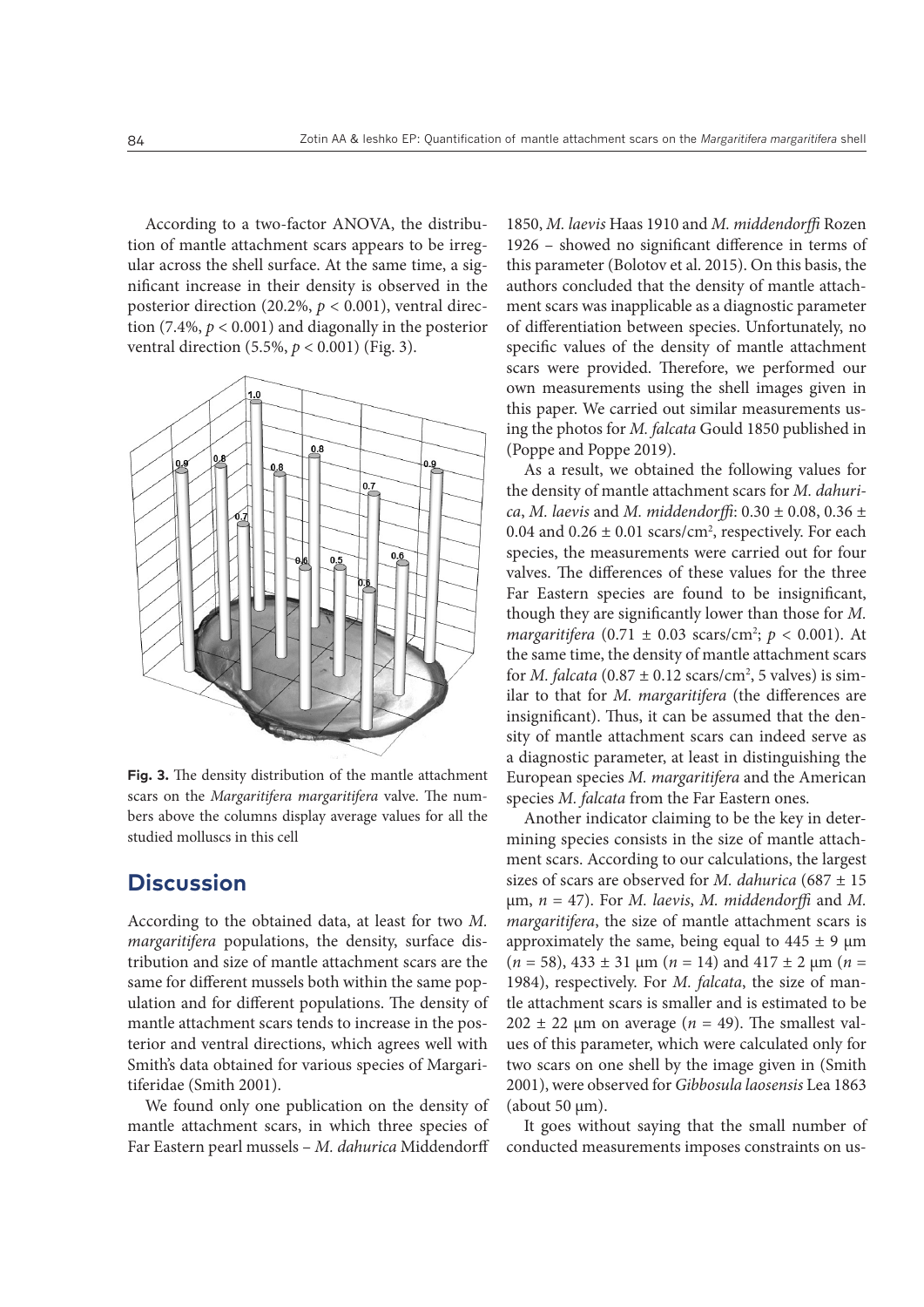ing the density and size of mantle attachment scars as a parameter of species differentiation. Further studies are required to confirm this hypothesis.

# **Conclusion**

No differences in the size and density of the mantle attachment scars on the inner surface of *M. margaritifera* shells were found either within the populations or between the populations inhabiting the Syuskyuyanyoki and Livoyoki rivers. Therefore, the studied quantitative parameters have shown a certain level of stability. A preliminary analysis of our own and literature data suggests that both the density of mantle attachment scars and their size can be applicable as key features in distinguishing species. According to the density of mantle attachment scars, *Margaritifera*

## **References**

- Zatsepin YaYa, Filatova ZA (1968) Class Bivalves (Bivalvia). In: Zenkevich LA (Ed.) Animal life Vol. 2 – Invertebrates. Prosveschenie publishing house, Moscow, 95–155. [in Russian]
- Plokhinsky NA (1970) Biometrics. Publishing House of Moscow University, Moscow, 367 p. [in Russian]
- Araujo R, Toledo C, Van Damme D, Ghamizi M, Machordom A (2009) *Margaritifera marocana* (Pallary, 1918): a valid species inhabiting moroccan rivers. Journal of Molluscan Studies 75: 95–101.<https://doi.org/10.1093/mollus/eyn043>
- Araujo R, Schneider S, Roe KJ, Erpenbeck D, Machordom A (2016) The origin and phylogeny of Margaritiferidae (Bivalvia, Unionoida): a synthesis of molecular and fossil data. Zoologica Scripta 46: 289–307. <https://doi.org/10.1111/zsc.12217>
- Bogan AE, Roe KJ (2008) Freshwater bivalve (Unioniformes) diversity, systematics, and evolution: status and future directions. Journal of the North American Benthological Society 27(2): 349–369.<https://doi.org/10.1899/07-069.1>
- Bolotov IN, Bespalaya YuV, Vikhrev IV, Aksenova OV, Aspholm PE, Gofarov MYu, Klishko OK, Kolosova YuS, Kondakov AV, Lyubas AA, Paltser IS, Konopleva ES, Tumpeesuwan S, Bolotov NI, Voroshilova IS (2015) Taxonomy and distribution of freshwater pearl mussels (Unionoida: Margaritiferidae) of the Russian Far East. PLoS ONE 10(5): e0122408. [https://](https://doi.org/10.1371/journal.pone.0122408) [doi.org/10.1371/journal.pone.0122408](https://doi.org/10.1371/journal.pone.0122408)

molluscs can be divided into two groups: *M. dahurica*, *M. laevis*, *M. middendorffi* (scar density is app. 0.3/cm2 ) and *M. margaritifera, M. falcata* (scar density is app. 0.7-0.8/cm<sup>2</sup>). In terms of the size of mantle attachment scars, the following four groups of species can be distinguished: *M. dahurica* (the size of mantle attachment scars is about 700 µm), *M. laevis*, *M. middendorffi* and *M. margaritifera* (~400 µm), *M. falcata*  (~200 µm) and *Gibbosula laosensis* (~50 µm).

#### **Acknowledgments**

The study was conducted as part of the state program of basic scientific research of the Koltzov Institute of Developmental Biology, Russian Academy of Sciences, no. 0108-2019-0003. The study was carried out under state order (project № 0218-2019-0075).

- Bolotov IN, Vikhrev IV, Bespalaya YuV, Gofarov MYu, Kondakov AV, Konopleva ES, Bolotov NN, Lyubas AA (2016) Multi-locus fossil-calibrated phylogeny, biogeography and a subgeneric revision of the Margaritiferidae (Mollusca: Bivalvia: Unionoida). Molecular Phylogenetics and Evolution 103: 104–121. <https://doi.org/10.1016/j.ympev.2016.07.020>
- Graf DL, Cummings KS (2006) Palaeoheterodont diversity (Mollusca: Trigonioida + Unionoida): what we know and what we wish we knew about freshwater mussel evolution. Zoological Journal of the Linnean Society 148(3): 343–394. [https://](https://doi.org/10.1111/j.1096-3642.2006.00259.x) [doi.org/10.1111/j.1096-3642.2006.00259.x](https://doi.org/10.1111/j.1096-3642.2006.00259.x)
- Huff SW, Campbell D, Gustafson DL, Lydeard C, Altaba CR, Giribet G (2004) Investigations into the phylogenetic relationships of the threatened freshwater pearlmussels (Bivalvia, Unionoidea, Margaritiferidae) based on molecular data: Implications for their taxonomy and biogeography. Journal of Molluscan Studies 70(4): 379–388. [https://doi.org/10.1093/](https://doi.org/10.1093/mollus/70.4.379) [mollus/70.4.379](https://doi.org/10.1093/mollus/70.4.379)
- Poppe GT, Poppe P (2019) Conchiology. Shell Encyclopedia. [https://www.conchology.be/?t=66&family=MARGARITIF-](https://www.conchology.be/?t=66&family=MARGARITIFERIDAE)[ERIDAE](https://www.conchology.be/?t=66&family=MARGARITIFERIDAE)
- Smith DG (1983) On the so-called mantle muscle scars on shells of the Margaritiferidae (Mollusca, Pelecypoda), with observations on mantle-shell attachment in the Unionoida